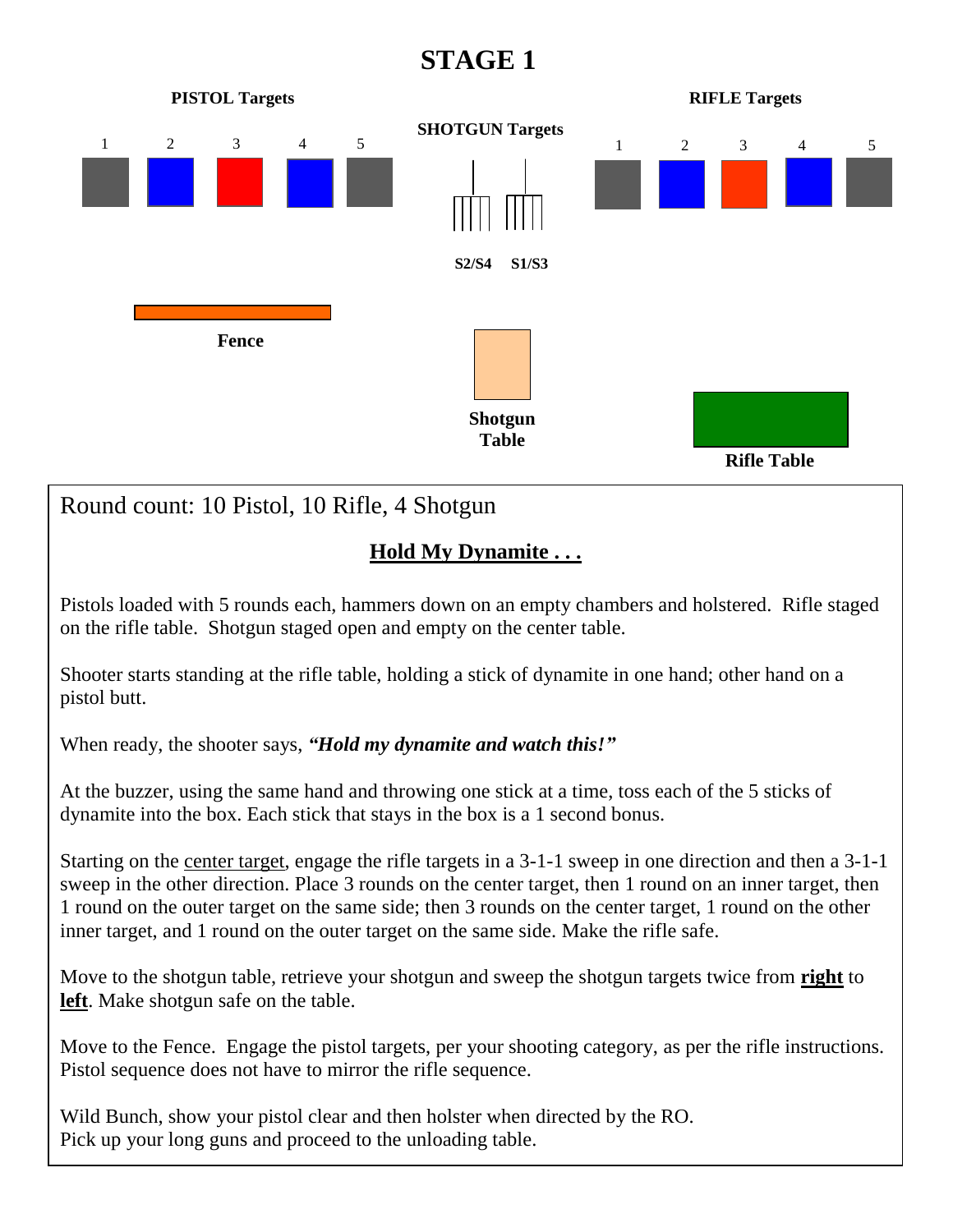

## **Ammo?**

Pistols loaded with 5 rounds each, hammers down on an empty chambers and holstered. Rifle staged on the rifle table. Shotgun staged open and empty on the center table. **Four or more shotgun shells are placed in the ammo box on the table**; the RO will shake the box and place it on the table.

Shooter starts standing at the rifle table with hands on pistol butts.

When ready, the shooter says, *"Where's my ammo?"*

At the buzzer, with your rifle, sweep the targets in a 1-3-2-3-1 sequence from either end. One round on the first target, 3 rounds on the second target, 2 rounds on the center target, 3 rounds on the  $4<sup>th</sup>$  target, and 1 round on the last target. Make the rifle safe.

Move to the shotgun table, retrieve your shotgun and sweep the shotgun targets twice from **right** to **left**. Shooter must use the 4 shotgun shells from the ammo box before using any shells from their person. If a shell falls on the floor, shooter may **not** retrieve it. Instead use a round from your person. If the shooter needs more than four rounds, e.g. a round is dropped to the floor or a live round is ejected from the shotgun, additional rounds can be retrieved from the their person or the box (if extra rounds were placed in the box). Make shotgun safe.

Move to the Fence. Engage the pistol targets, per your shooting category, as per the rifle instructions. Pistol sequence does not have to mirror the rifle sequence.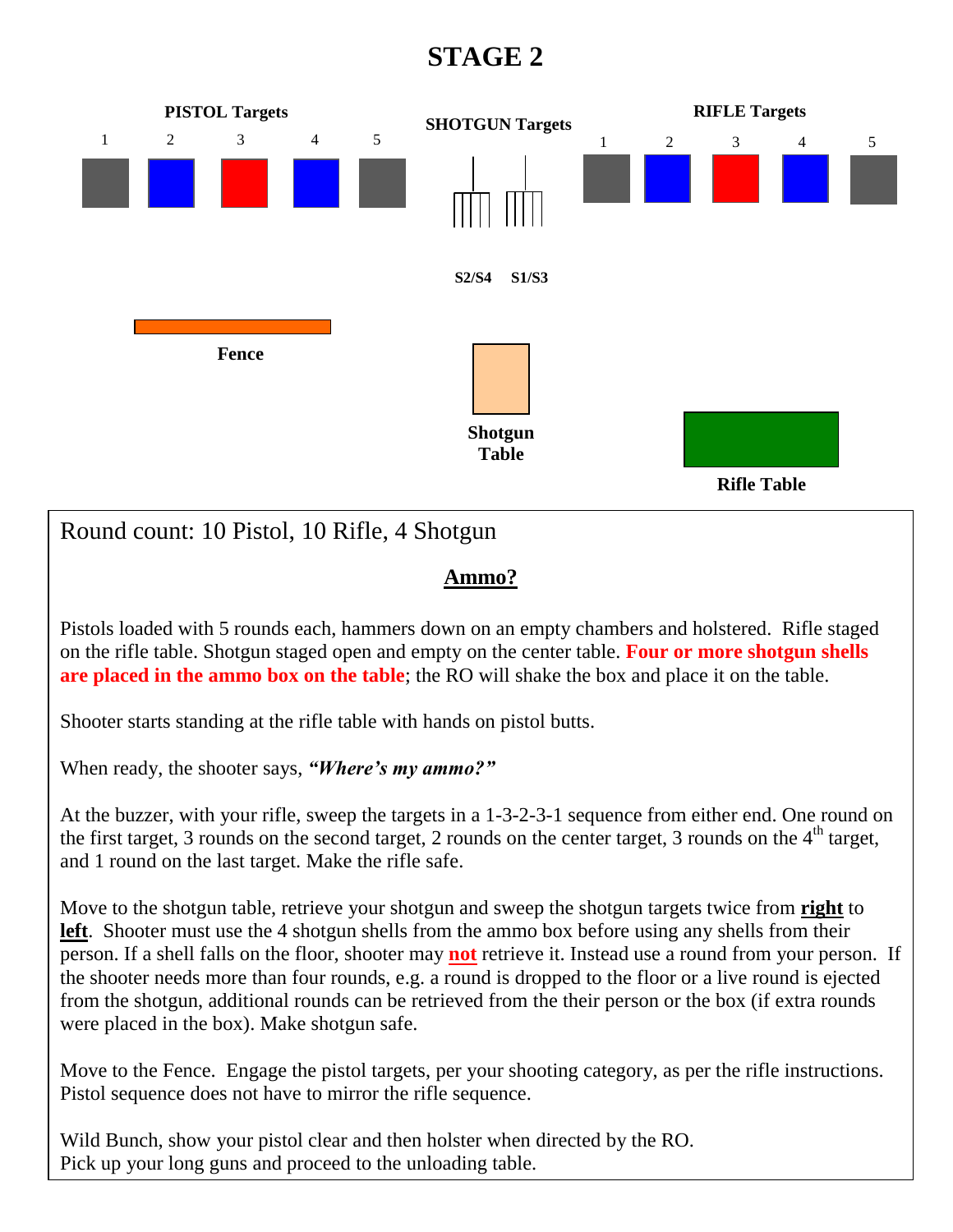

## Round count: 10 Pistol, 10 Rifle, 4 Shotgun

### **Nice Nuggets!**

Pistols loaded with 5 rounds each, hammers down on an empty chambers and holstered. Rifle staged on the rifle table. Shotgun staged open and empty on the center table.

Shooter starts standing at the rifle table holding a gold nugget in each hand at chin level.

When ready, the shooter says, *"Nice Nuggets!"*

At the buzzer, put the nuggets in the bag – nuggets must go in the bag or it is a **10 second penalty**. If a nugget falls onto the table, the shooter may retrieve it to place it in the bag. Shooter may **not** retrieve nuggets from the floor. With your rifle, starting on either inside target, put 3 rounds on the inside target, then sweep all four targets from either end, then put 3 rounds on the other inside target. Make the rifle safe.

Move to the shotgun table and sweep the shotgun targets twice from **right** to **left**. Make the shotgun safe on the table.

Move to the Fence. Engage the pistol targets, per your shooting category, in the same order as the rifle. Pistol sequence does not have to mirror the rifle sequence.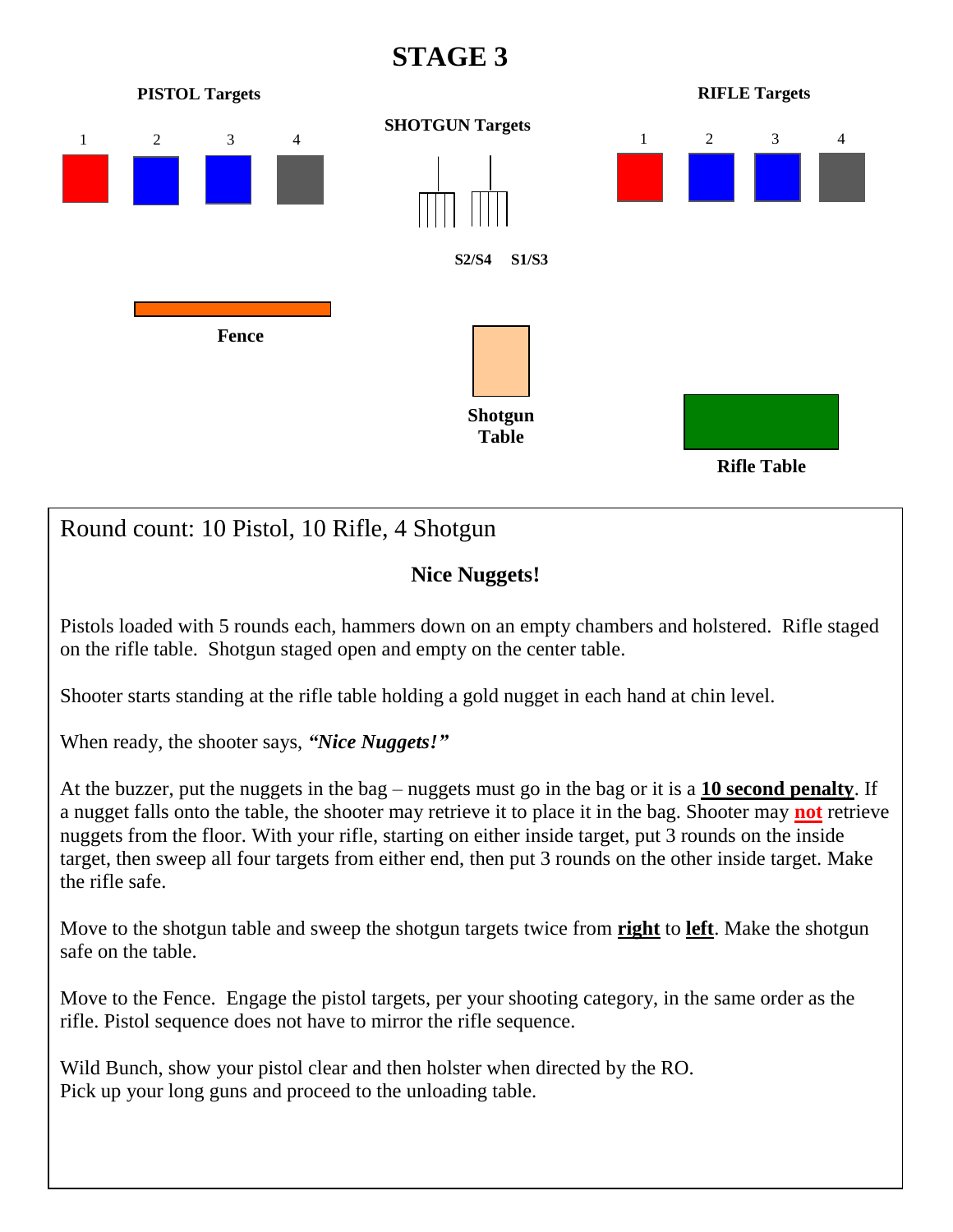

Move to the shotgun table and sweep the shotgun targets twice from **right** to **left**. Make the shotgun safe on the table.

Move to the Fence. Engage the pistol targets, per your shooting category, in the same order as the rifle. Pistol sequence **must be the same** as the rifle sequence (must start on the chosen color).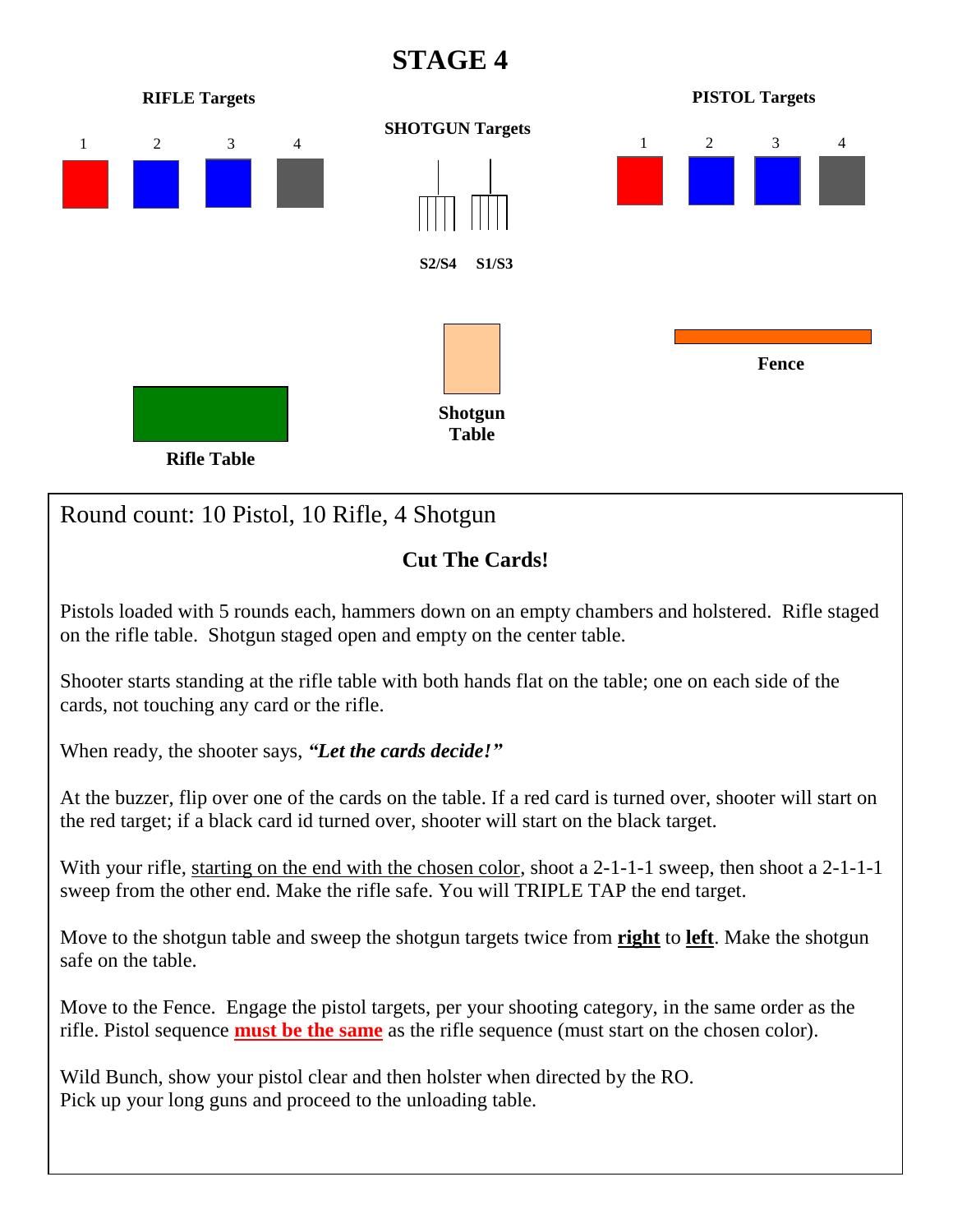

### **Polecat!**

Both pistols loaded with 5 rounds, hammer down on an empty chamber and holstered. Rifle staged on the table. Shotgun staged open and empty on the center table.

Shooter starts standing at the rifle table, One hand on your heart and the other holding the shot glass towards the sky (must be at or above the shooter's chin).

When ready, the shooter says, *"This one is for you Lonesome Polecat!"*

At the buzzer, put the shot glass on the table. No penalty if the glass falls off the table. With your rifle and beginning on either the two left targets or the two right targets and beginning on either target of the pair, alternate on the two targets for 5 rounds; then alternate on the other two targets for 5 rounds – again starting on either target of the pair. Make the rifle safe.

Move to the shotgun table, retrieve your shotgun and sweep the shotgun targets twice from **right** to **left**. Make shotgun safe on the table.

Move to the Fence. Engage the pistol targets, per your shooting category, as per the rifle instructions. Pistol sequence does not have to mirror the rifle sequence.